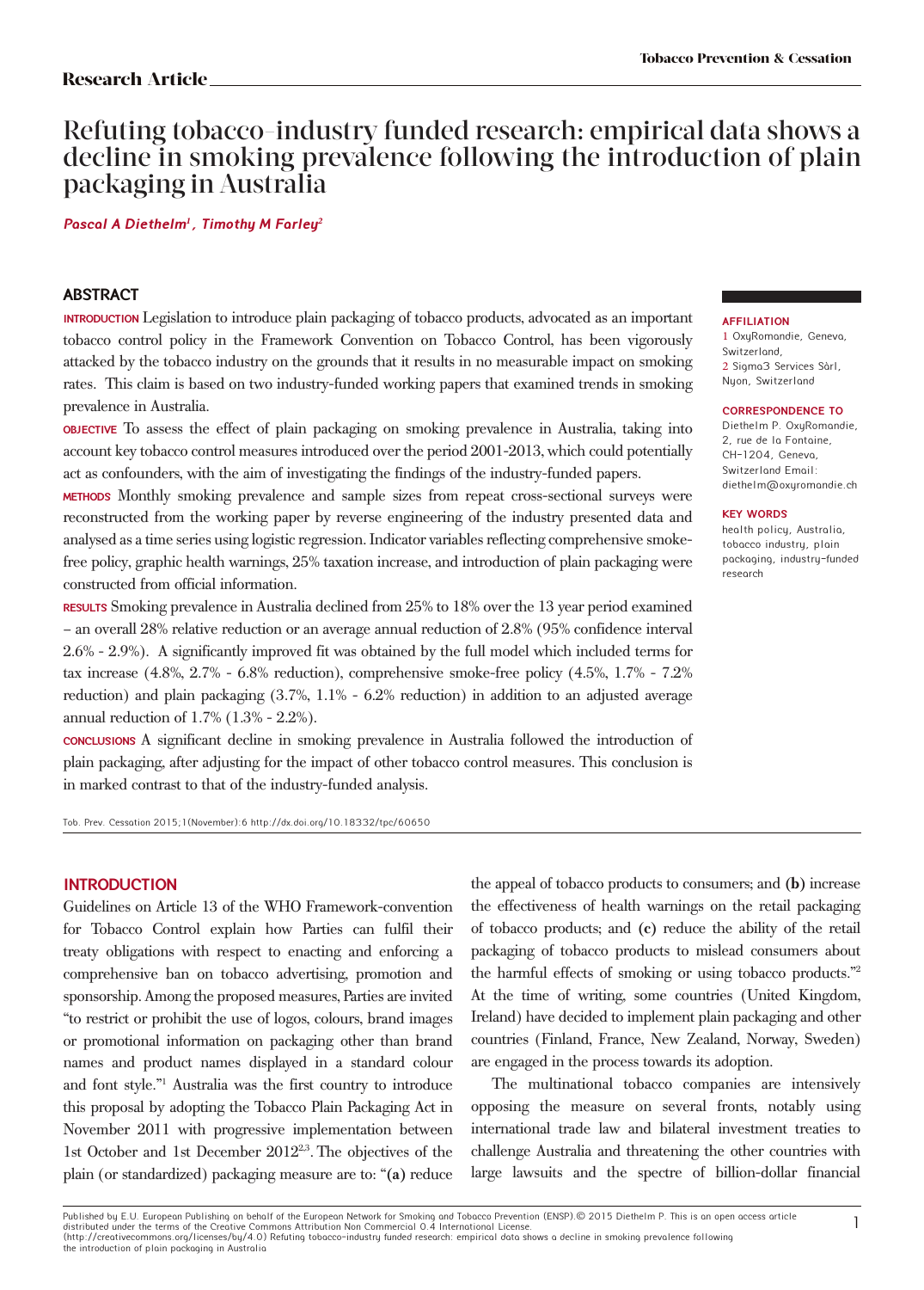compensations4 . One key legal argument used by these companies invokes the principle of proportionality, which requires that any limitation on the exercise of rights and freedom may be made only if it is suitable to achieve its aim. In spite of mounting evidence to the contrary<sup>5</sup>, they claim this condition is not met in the case of plain packaging, contending that evidence of effectiveness of the measure is lacking.

They even go further, resorting to the classical ad ignorantiam argument<sup>6</sup>, shifting from absence-of-evidence to evidence-of-absence. In their response to the UK Department of Health's consultation on plain packaging, British American Tobacco (BAT) states that "the evidence to date from Australia shows that more than 18 months after its introduction, Plain Packaging has not had any effect on smoking behaviours beneficial to public health," referring to the Roy Morgan population survey data as evidence<sup>7</sup>. Similarly, JTI declared in its submission to the consultation that after 18 months, "the evidence actually emerging from Australia reinforces the fact that plain packaging does not work", citing two studies by A. Kaul and M. Wolf published on the website of the University of Zurich, which "have found that plain packaging has had no effect on smoking prevalence, either among minors or adults" and a report by a UK consultancy company, all three funded by Philip Morris<sup>8-10</sup>. A closer inspection reveals that the Roy Morgan population data cited by BAT designates the same two studies. In its response to the consultation, Philip Morris also refers to these studies, saying that "the experts found no evidence that 'standardised packaging' had had an effect on smoking prevalence among Australians," adding that they "confirmed that if there had been an effect in reality … it would have been reflected in the data.<sup>11"</sup>

These two studies are presented by one of their authors as the only papers on plain packaging "based on real-world data."12 The authors also claimed that their methodology is the most apt at finding an effect associated with plain packaging: "Altogether, we have applied quite liberal inference techniques, that is, our analysis, if anything, is slightly biased in favor of finding a statistically significant (negative) effect [...]. Nevertheless, no such evidence has been discovered. More conservative statistical inference methods would only reinforce this conclusion.8 " The two papers, which use nearly identical approaches, have been criticized for their methodological flaws<sup>13-16</sup>. Most critiques related to the first study (on minors), except Laverty et al.<sup>16</sup> who looked at the second study (on adults). None was based on a re-analysis of the data used by the authors. In this article, we complement these critiques by re-analysing the data set used in the paper on smoking prevalence in adults,<sup>9</sup> using a more appropriate method of analysis. The two authors further assume that in Australia, like in "all the OECD countries," there is a continuous downward trend in smoking prevalence which is best modelled by a declining straight line. They explain that "we see essentially the same line in all countries" regardless of whether they have "heavy anti-smoking measures" with a "minus 0.4 percentage point effect per year."17 Accordingly, this decline in prevalence observed over the past 15 years across OECD countries is the result of a "pre-existing" continuous and uniform trend. Two studies published in peer-reviewed journals<sup>18,19</sup> contradict this assumption and strongly suggest that the evolution of smoking prevalence over periods which largely overlap the period considered by Kaul and Wolf was associated with the introduction of tobacco control measures.

Our objective hence was to assess the effect of plain packaging on smoking prevalence among adults in Australia based on the same data as Kaul and Wolf using a more appropriate statistical method and accounting for the potential effect of other key tobacco control measures.

### **METHODS**

#### *Study Design and Sampling Procedure*

In their second working paper, Kaul and Wolf use Roy Morgan Research's Single Source (Australia) survey data<sup>20</sup> over the time period January 2001 to December 2013, with a total sample size of about 700,000 observations<sup>9</sup>. The data were aggregated by month, with an average of 4,500 observations per month, to produce observed monthly prevalence estimates "as the average of 0-1 variable smoker in the RMSS data that indicates whether an individual in the sample smokes."9 Roy Morgan Research's data are known for the consistency of their random sampling methods<sup>18</sup> and have been used in previous research to obtain reliable estimates of smoking prevalence in Australia<sup>18, 19</sup>.

However, as the data used by Kaul and Wolf are not publicly available, we reconstructed them from Figures 1 and 2 in their paper on adults<sup>9</sup>. Since these figures are in vector graphics and can be greatly enlarged without loss of precision, we developed a method to reconstruct the original data points (see description of method, Python program and reconstructed data points in on-line material). For each of 156 months from January 2001 to December 2013 we estimated the percentage of smokers and size of the sample from the published figures and reconstructed the number of smokers and non-smokers in each sample. We were able to replicate results of the authors' weighted least square regression<sup>9</sup>, corresponding to the straight line shown in their figure. To adjust for other tobacco control measures which may have confounded the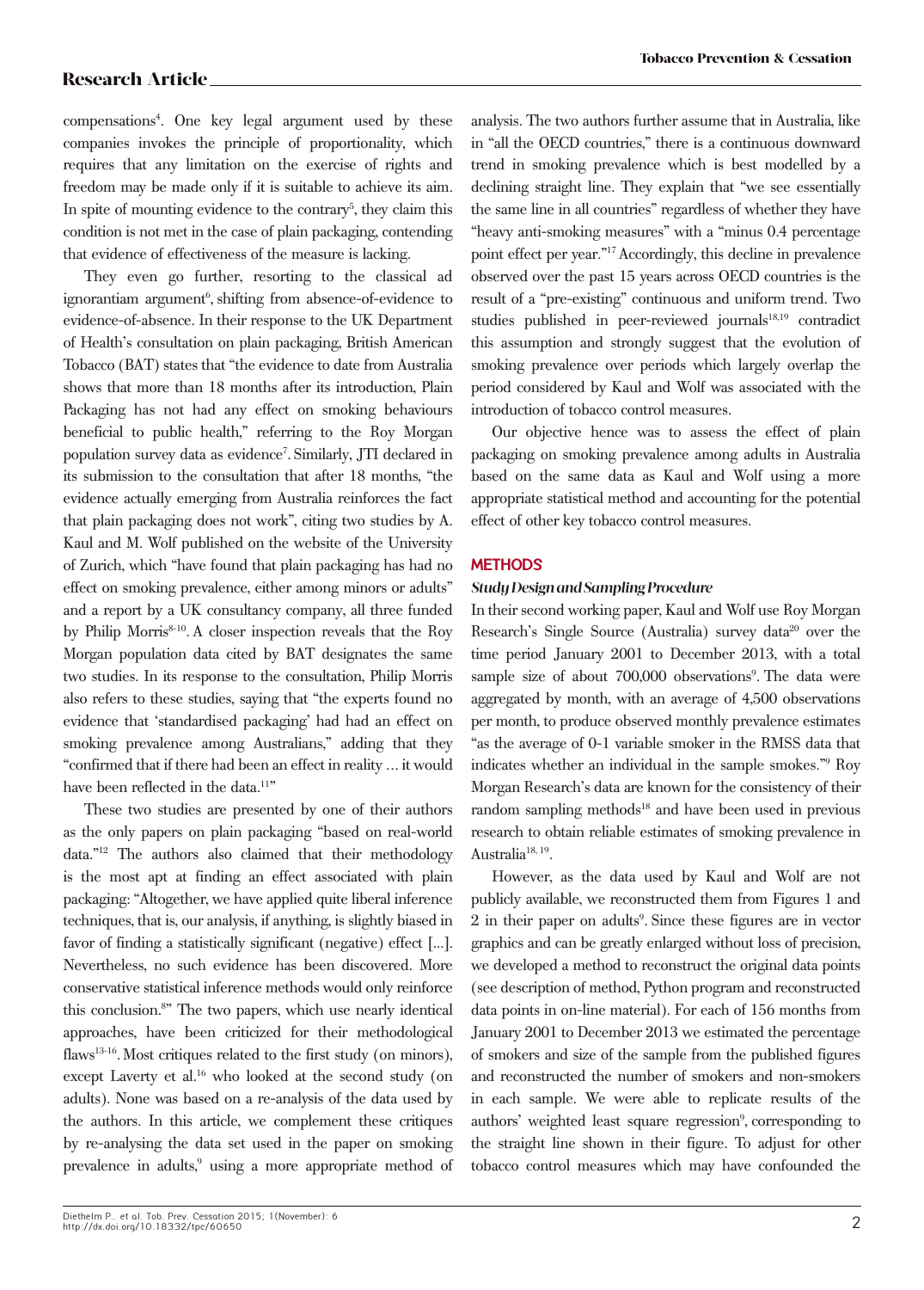estimated impact of plain packaging, we developed indicator variables for the introduction of comprehensive smoke-free policies, the introduction of graphic health warnings, and the large tax increase on tobacco products of April 2010. We did not include measures for which Wakefield and co-authors<sup>18,</sup> <sup>19</sup> found no significant effect on smoking prevalence, such as increased availability of smoking cessation medications, pointof-sale bans and partial smoking bans. Finally, we did not include in our analysis exposure to tobacco control mass media campaigns funded by the Australian government, as we do not have access to information on the dates of introduction nor the population coverage. We note however that these were found to make a negligible contribution to the reduction of smoking prevalence compared to the contributions of comprehensive smoke-free policies and tax increase $19$ .

### *Comprehensive smoke-free policies*

Wakefield et al.<sup>18,19</sup> treat smoke-free policies as a single intervention and build an indicator variable based on their level of implementation, attributing a score of 0 for no ban, 0.5 for partial bans and 1 for complete smoking bans. In their first paper, which looks at the period from June 1995 to December 2006, during which partial smoking bans were put in place, they observed "no effect of the implementation of smoke-free restaurant laws on smoking prevalence." On the other hand, Wakefield et al.<sup>19</sup> looking at the period January 2001 to June 2011, during which comprehensive smoke-free policies were fully implemented, found that stronger smoke-free laws were associated with reduced smoking prevalence. We have therefore chosen to retain only comprehensive smoke-free policies with an indicator in the range 0 to 1 reflecting the proportion of the Australian population covered by such policies as they were progressively introduced in different Australian States and Territories (Table 1).

### *Graphic health warnings*

Graphic health warnings on cigarette packs were gradually introduced in Australia starting in March 2006. By July 2006, more than half of the packs sold were compliant with the regulation<sup>19</sup>. Wakefield and colleagues found there was no significant difference in impact when the date of policy implementation was taken as March or July 2006<sup>19</sup>. As they did, we have opted for March 2006 as the date of implementation and have defined a graphic health warning (ghw) indicator variable with value 0 before March 2006 ( $t$ <63) and 1 from March 2006 onwards  $(t\geq 63)$ .

### *Tobacco tax increases*

Significant increases in tobacco taxes are recognized as a highly

effective tobacco control strategy<sup>23</sup>. During the period 2001-2013, two tax increases took place in Australia. On 29 April 2010, a tax increase of 25% came into force, which was followed by another increase of 12.5% in December 2013. As this second increase came on the last month of our study period, we did not consider it and we built a tax indicator variable, with values 0 before May 2010  $(t<113)$  and 1 from May 2010 onwards  $(t\geq 1\ 13)$ .

### *Plain packaging*

According to a study on the introduction of plain packaging in Australia "the new standardised packs were available and likely already exerting an impact in the Australian market from October 2012 onwards, well before the 1 December mandated introduction date."<sup>3</sup>The same source indicates that in November 2012 more than half of the packs of cigarettes sold were in plain packaging. Furthermore, Quitline statistics indicate that the number of calls to the Quitline rapidly increased after 1 October  $2012$  to peak in November<sup>24</sup>. We have therefore chosen November as the month of onset of the plain packaging period and have defined the pp indicator variable with value 0 before November 2012 (t<143) and 1 from November 2012 onwards (t≥1 43).

# *Statistical analysis*

For the statistical analysis, a logistic regression model was used, as it is more appropriate for analysing proportions and percentages than the weighted linear regression model used by Kaul and Wolf. Together with the time variable (ranging from 1 to 156), we have included in the analysis the four indicator variables described above: Comprehensive smoke-free policy (smoke. free); graphic health warnings (ghw); 25% tax increase  $(\text{tax})$ ; plain packaging  $(pp)$ .

We ran stepwise (forward selection, backward elimination, both) logistic regression using the Akaike information criterion (AIC) to determine the final model. All analyses were performed with the R statistical programming language. We have also fitted a Loess non-parametric trend, in the same way as Kaul and Wolf did in their working paper, using R's loess function with the same default parameters<sup>9</sup>.

# **RESULTS & DISCUSSION**

The model which provides the best fit to the data comprises the time variable and three indicator variables, smoke-free policies, the 25% tax increase and plain packaging as explanatory variables. Stepwise regression resulted in the same final model (Table 2). In the full model, the contribution of graphic health warnings was negligible (p-value 0.925) and the term was not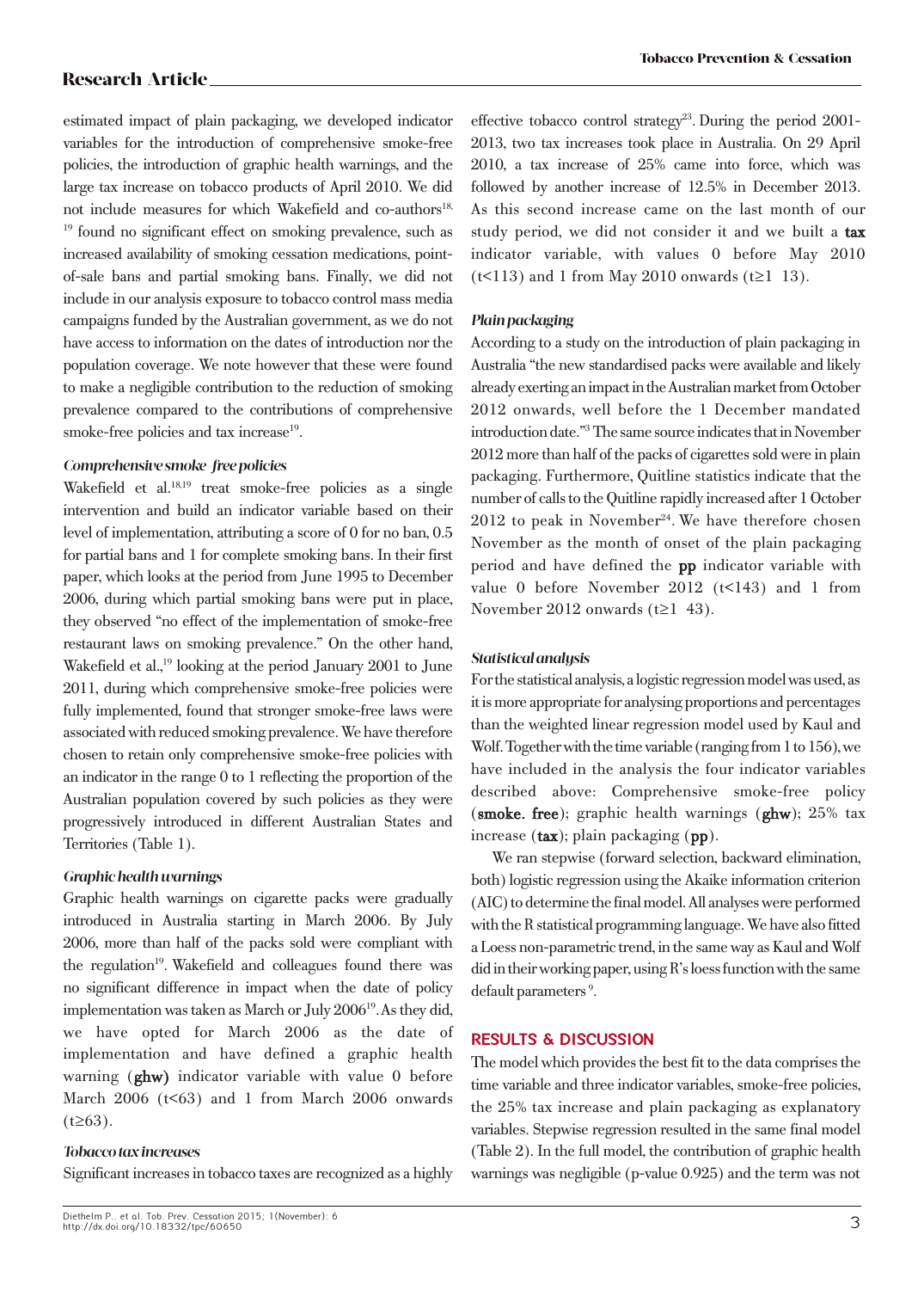retained. The improvement in fit of the selected model over the simple model with time only is highly significant (chi-square goodness of fit statistic 34.8 on  $3$  d.f.,  $p < 0.001$ ). Figure 1 shows the fit of the final logistic regression line to the data and compares the estimated trend line based on time only (average decrease of 2.78%, 95% CI 2.63% - 2.93%, per year) as well as the Loess nonparametric trend.

Our analysis shows that, when key tobacco control measures such as comprehensive smoke-free policies and increase of taxation on tobacco product are taken into account, the dataset used by Kaul and Wolf reveals a statistically significant reduction of smoking prevalence (of 3.7%, p-value 0.006) following the introduction of plain packaging in Australia. While slightly smaller, this reduction is similar in magnitude to that of the two other tobacco control measures, known for their effectiveness,19 comprehensive smoke-free policies, associated with a 4.7% reduction of smoking prevalence and the 25% increase of tobacco taxation of 29 April 2010, associated with a further 4.8% reduction. Our results are consistent with the observation made by Commonwealth Treasury, which noted that tobacco clearances in Australia (including excise and customs duty) fell

by 3.4% in 2013 relative to 2012. Tobacco clearances are considered a reliable indicator of tobacco consumption in Australia25.

Although the statistical model we obtained is not very elaborate, controlling for only two key tobacco control measures, besides plain packaging, it provides a much better fit to the data than the crude linear model used by Kaul and Wolf, as shown by the improvement in the goodness of fit statistic indicated above. This is also visually verified by looking at the nonparametric Loess trend in Figure 1. Kaul and Wolf observed the discrepancy between the Loess trend and the time trend in the first three years. Rather than questioning the validity of their linear model, they simply cut off the first 42 months of observation, retaining only months 43-156 for their analysis.

Our results show that this decision was not justified. Notwithstanding the jumps induced by indicator variables, the line corresponding to the fitted model time+smoke.free +tax+pp is quite consistent with the nonparametric Loess trend: the fitted model and the Loess curve almost coincide at the start and end of the period of analysis and are above or below the time trend almost simultaneously, crossing it nearly on the same months.

*Table 1. Entry into force of comprehensive smoke-free policies in Australian States and Territories. Column "Coverage (%)" shows the percentage of the Australian population covered by comprehensive smoke-free policies at the different dates<sup>21</sup>. Estimated population (first quarter 2006) from Australian Bureau of Statistics<sup>22</sup>* 

| State/territory                        | Entry into force | <b>Month index</b> | <b>Population</b> | Percent of<br>total pop. $(\%)$ | Coverage $\left(\% \right)$ | <b>Number</b><br><i>of months</i> |
|----------------------------------------|------------------|--------------------|-------------------|---------------------------------|-----------------------------|-----------------------------------|
| (none)                                 | Jan 2001         |                    |                   |                                 | $\mathbf 0$                 | 60                                |
| Tasmania                               | Jan 2006         | 6                  | 489.140           | 2.40                            | 2.40                        | 6                                 |
| Queensland                             | Jul 2006         | 67                 | 3.987.653         | 19.55                           | 21.95                       |                                   |
| Western Austrolio                      | Aug 2006         | 68                 | 2.042.450         | 10.01                           | 31.96                       | 4                                 |
| <b>Australian Capital</b><br>Territory | Dec 2006         | 72                 | 334.229           | 1.64                            | 33.60                       | 7                                 |
| <b>New South Wales</b>                 | Jul 2007         | 79                 | 6.735.528         | 33.02                           | 66.63                       | 0                                 |
| Victoria                               | Jul 2007         | 79                 | 5.048.207         | 24.75                           | 91.38                       | 4                                 |
| South Australia                        | Nov 2007         | 83                 | 1.550.135         | 7.60                            | 98.98                       | 32                                |
| <b>Northern Territory</b>              | Jul 2010         | 115                | 208.347           | 1.02                            | 100.00                      | 42                                |
| Total                                  |                  |                    | 20.395.759        |                                 |                             | 156                               |

#### *Table 2. Results of logistic regression analysis using the best fitting model time+smoke.free+tax+pp.*

| Explanatory<br>variable | Parameter estimate 95% confidence interval)<br>from logistic regression model | Reduction in smoking<br>prevalence $\binom{0}{0}$ | $p$ -value |
|-------------------------|-------------------------------------------------------------------------------|---------------------------------------------------|------------|
| Time (year)             | $-0.0173$ $(-0.0218, -0.0127)$                                                | $1.71(1.27-2.16)$                                 | 0.0000     |
| 25% tox increase        | $-0.0488$ ( $-0.0703 - 0.0274$ )                                              | $4.77(2.70-6.79)$                                 | 0.0000     |
| Smoke-free policy       | $-0.0462$ ( $-0.0750 - 0.0174$ )                                              | 4.51 (1.73-7.22)                                  | 0.0017     |
| Plain packaging         | $-0.0372$ ( $-0.0638 - 0.0106$ )                                              | $3.66$ $(1.06-6.19)$                              | 0.0061     |

Diethelm P.. et al. Tob. Prev. Cessation 2015; 1(November): 6 http://dx.doi.org/10.18332/tpc/60650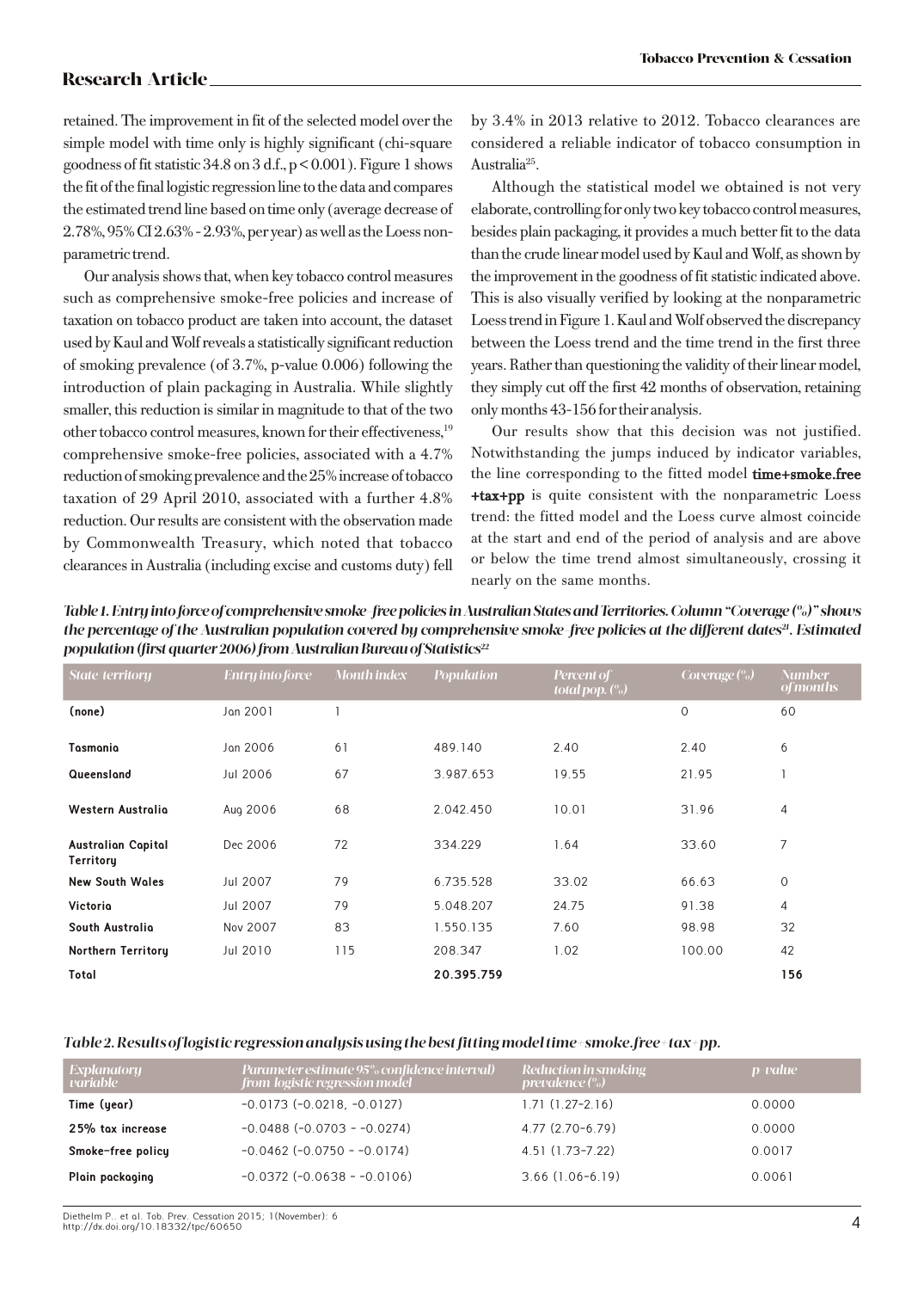Kaul and Wolf explain that the Loess trend "provides a good local fit and avoids the problem of misspecification."9 The adequacy between the Loess trend and our fitted model would tend to indicate that the latter is not grossly mis-specified.

While it is not possible to conclude that the decrease in smoking prevalence was caused by plain packaging, it remains that the new tobacco packaging policy constitutes, at least partly, one of the most plausible explanations for the observed decrease. Another factor which may have also induced a decrease in smoking prevalence is the enlarged and enhanced health warnings, which appeared on cigarette packs conjointly with the requirement for standardized packaging. It is however difficult to completely separate these two measures from each other as the larger health warnings are an integral part of the new pack design.

If further data confirm the observed decline in smoking prevalence noted in the 14 months from November 2012, this would indicate that the measure is associated with a stronger effect than anticipated. The Australian government only envisaged that plain packaging would "in the long term, as part of a comprehensive package of tobacco control measures, contribute to efforts to reduce smoking rates"26 Experts who commented on the measure before its implementation predicted that it would take more than two years to achieve its full impact<sup>27</sup>.

Coming from a household survey, the Roy Morgan' Single Source data are the result of self-reporting on smoking status, which could have been influenced by perceptual and attitudinal elements induced by the new standardized cigarette pack.

Following the introduction of plain packaging, respondents might have been more reluctant to declare themselves as smokers given the highly negative image of smoking depicted by the new packs with their enlarged pictorial health warnings. It should however be noted that self-reporting of smoking status is generally a reliable indicator<sup>28</sup>. Furthermore, as questions were embedded in an omnibus survey addressing not only smoking, the risk of underreporting of smoking status was reduced<sup>19</sup>.

A side product of our logistic regression analysis is the significant effect associated with both the comprehensive smokefree policies implemented during 2006-2007 in Australia and the April 2010 tax increase. This provides further confirmation that these two interventions are effective tobacco control measures, as already found by Wakefield and co-authors<sup>19</sup>. Tax increase appears to be the measure associated with the largest effect. According to the Guidelines for the implementation of Article 6 of the WHO Framework Convention for Tobacco Control, "Tax and price policies are widely recognized to be one of the most effective means of influencing the demand for and thus the consumption of tobacco products." On the other hand, the lack of effect associated with graphic health warnings is consistent with the results of Wakefield et al<sup>19</sup>. This does not mean that the measure is ineffective as graphic health warnings were introduced in the middle of the implementation of strict smoking bans and the dichotomous ghw indicator may be ill-suited to represent their characteristic wear-in/wear-out effect 29.

To assess the robustness of our analysis, we have also run it with the assumption that the month of onset of the plain



*Figure 1: Times series of observed prevalence with fitted logistic regression lines based on selected model,*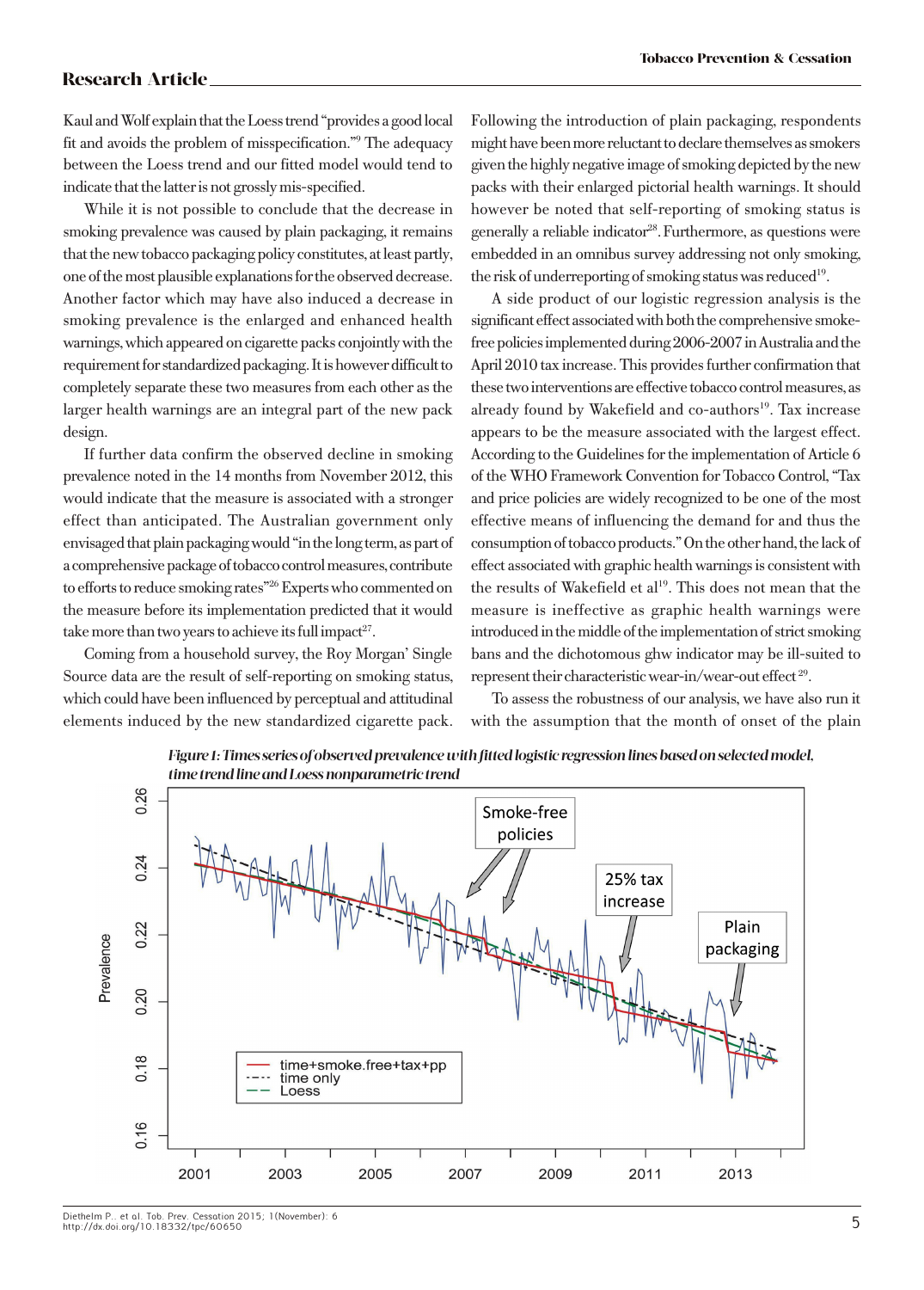packaging period was December 2012, instead of November, with no notable differences in the results (p-value associated with the plain packaging effect was 0.007 instead of 0.006). The analysis presented above does not take into account the 12.5% tax increase which occurred on the last month of the period, in December 2013. To assess the impact of this decision, we have re-run the analysis excluding December 2013 (i.e. ending on month 155) and obtained almost identical results. Finally, the conclusions of the analysis presented above were qualitatively the same when repeated using weighted linear regression instead of logistic regression.

One limitation of the above analysis is that the data we used were obtained by reverse engineering from two figures in Kaul and Wolf's second paper, a process which may have introduced very small inaccuracies. However, our results are clear cut and the addition of random noise to the data that our method may have induced will have biased any true effects towards the null, leading to an underestimate of the impact. It should also be noted that the way the data were extracted from the Roy Morgan database and aggregated over month is important; however little information on how this was done is provided by Kaul and Wolf.

While our analysis uses a more realistic statistical model than the simple linear mode used by Kaul and Wolf in their working papers, additional analyses could be envisaged, using for instance the approach of Wakefield et al.,<sup>19</sup> considering further explanatory variables and looking at State-specific smoking prevalence linked to the timing of introduction of the comprehensive smoke-free policies in each state.

Furthermore, the period of analysis we considered in this paper ends on December 2013 and does not include more recent observations. This was for two reasons. First, we wanted to reanalyse the data used by Kaul and Wolf, and therefore were restricted to the same period. Second, our attempts to obtain recent data directly from Roy Morgan were not successful due to budgetary considerations. Further statistical analysis should include recent data, covering in particular the whole of 2014, to see whether and to what extent our results remain valid with new data and controlling in particular for the 12.5% tax increase of December 2013.

# **CONCLUSIONS**

Our results do not support Philip Morris's assertions that there was no decrease in smoking prevalence after the introduction of plain packaging in Australia. The conclusion reached by Kaul and Wolf in their two papers was based on a subtle circular reasoning. They posited that the decrease of smoking prevalence observed in OECD countries, including Australia, follows a "preexisting" linear trend which is independent of tobacco control

policies. Starting from the hypothesis that all tobacco control measures are ineffective, they arrived at the conclusion that there was no evidence of the effectiveness of one of them, plain packaging.

Using the same data set as Kaul and Wolf, we have shown in this paper that with the more realistic assumption that tobacco control measures can be potentially effective – as was shown by Wakefield et al. $18, 19$  - we arrive at the conclusion that three key tobacco control measures that were introduced during the 13 year period under study, namely comprehensive smoke-free policies, the large tax increase of April 2010 and plain packaging, were all associated with a clear and statistically significant reduction in smoking prevalence. This suggests consequently that all these measures were effective. In particular, the reduction in smoking prevalence that followed the introduction of plain packaging appears to have been even greater than expected.

# **REFERENCES**

- 1. Framework Convention on Tobacco Control. Guidelines for Implementation of Article 11 (Packaging and Labelling of Tobacco Products). 2008. Available from: http://www.who.int/entity/fctc/ guidelines/article\_11.pdf (accessed 11 Oct 2015)
- 2. Australian Government. Tobacco Plain Packaging Act 2011, An Act to discourage the use of tobacco products, and for related purposes, No. 148, 2011. Available from: http://www.comlaw.gov.au/Details/ C2013C00190 (accessed 11 Oct 2015)
- 3. Scollo M, Lindorff K, Coomber K, et al. Standardised packaging and new enlarged graphic health warnings for tobacco products in Australia — legislative requirements and implementation of the Tobacco Plain Packaging Act 2011 and the Competition and Consumer (Tobacco) Information Standard, 2011. Tob. Control 2015;24:ii9–ii16.

doi:10.1136/tobaccocontrol-2014-052073

- 4. Kennedy MS. Australia's Tobacco Plain Packaging Act: Convergence of Public Health and Global Trade. North Carolina Journal of International Law and Commercial Regulation. Volume 39 - Issue 2, Winter 2014, 591-629
- 5. See for instance the papers published in Tobacco Control, April 2015, Volume 24, Suppl. 2: Implementation and evaluation of the Australian tobacco plain packaging policy. Available from: http:// tobaccocontrol.bmj.com/content/24/Suppl\_2.toc (accessed 11 Oct 2015)
- 6. Walton D. Appeal to ignorance, or Argumentum ad Ignorantiam.\ Argumentation. 13:367-377, 1999. Available from: http://www. dougwalton.ca/papers%20in%20pdf/99ignorantiam.pdf (accessed 11 Oct 2015)
- 7. British American Tobacco UK Ltd. Consultation on the Introduction of Regulations for the Standardised Packaging of Tobacco Products; Response of British American Tobacco UK Limited. 7 August 2014. Available from: http://www.bat.com/plainpackaging (accessed 11 Oct 2015)
- 8. Kaul A and Wolf M. The (Possible) Effect of Plain Packaging on the Smoking Prevalence of Minors in Australia: A Trend Analysis. University of Zurich Department of Economics Working Paper Series. May 2014; Available from: http://www.econ.uzh.ch/static/ workingpapers.php?id=828 (accessed 11 Oct 2015)